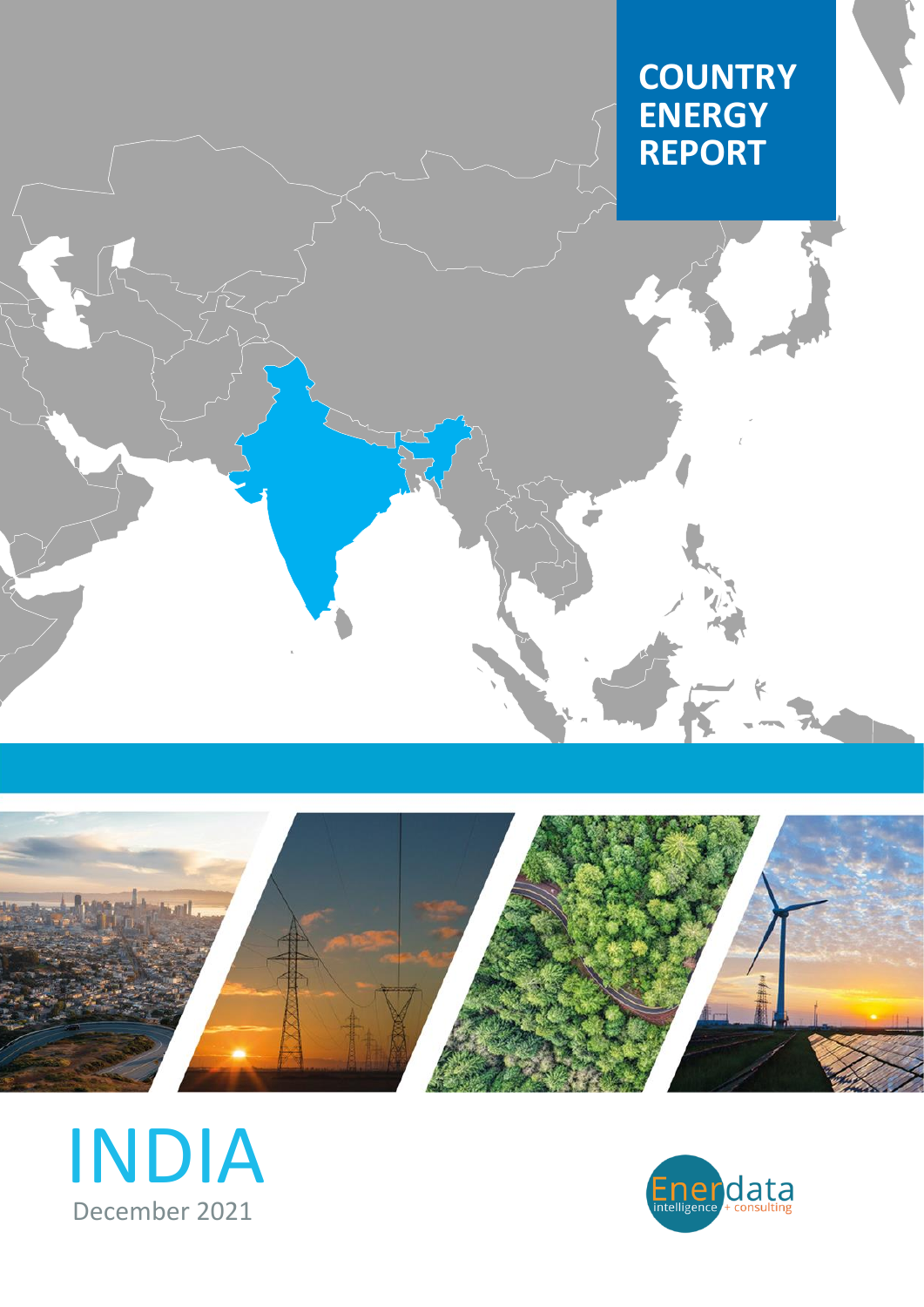# <span id="page-1-0"></span> $\rightarrow$  Table of contents









| Abbreviations 47 |  |
|------------------|--|
|                  |  |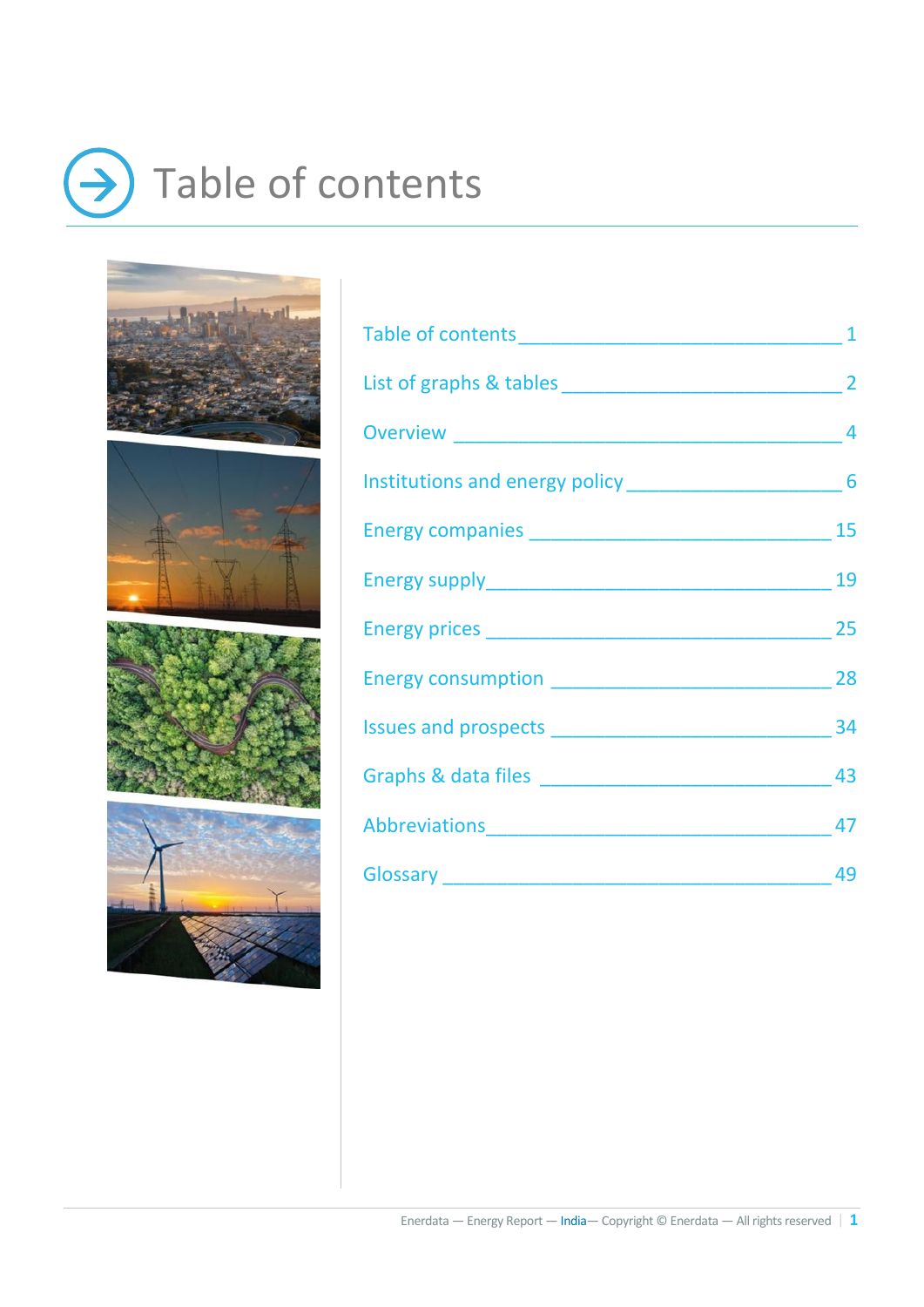<span id="page-2-0"></span>

## **LIST OF GRAPHS**

| <b>GRAPH 1:</b> |  |
|-----------------|--|
| <b>GRAPH 2:</b> |  |
| <b>GRAPH 3:</b> |  |
| GRAPH 4:        |  |
| <b>GRAPH 5:</b> |  |
| GRAPH 6:        |  |
| <b>GRAPH 7:</b> |  |
| <b>GRAPH 8:</b> |  |
| GRAPH 9:        |  |
| GRAPH 10:       |  |
| GRAPH 11:       |  |
| GRAPH 12:       |  |
| GRAPH 13:       |  |
| GRAPH 14:       |  |
| GRAPH 15:       |  |
| GRAPH 16:       |  |
| GRAPH 17:       |  |
| GRAPH 18:       |  |

### **LIST OF TABLES**

#### **Table 1: Economic indicators**

- Population, GDP growth
- Imports & exports
- Inflation rate, exchange rate
- Energy security and efficiency indicators
- $\bullet$  CO<sub>2</sub> emissions